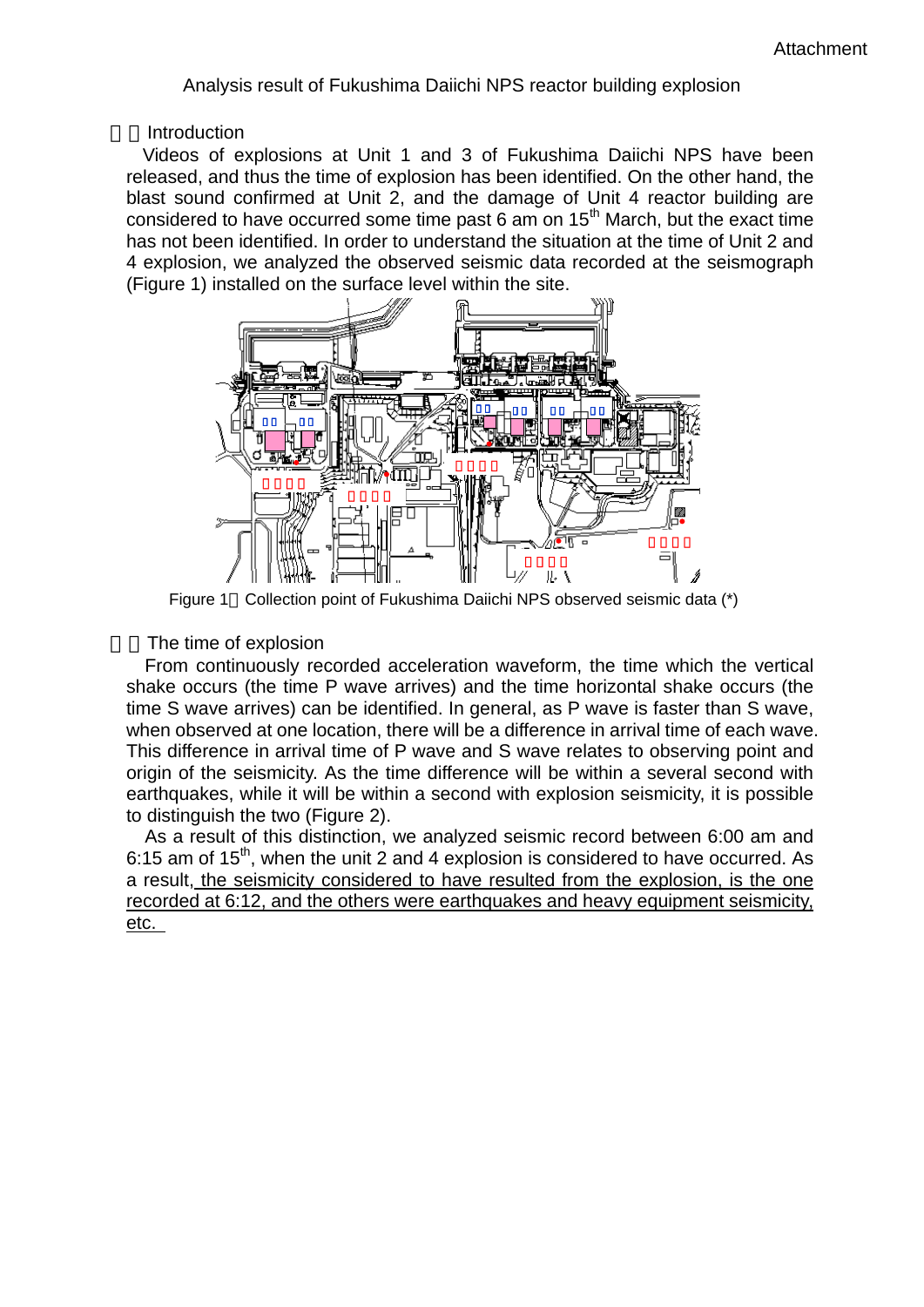Example of acceleration waveform at the time of Unit 1 explosion Example of acceleration waveform of an earthquake

Earthquake offshore of FukushimaM4.7



Figure 2 Example of acceleration waveform of explosion and earthquake (Observation point D) (\*)

The location of explosion

Figure 3 and 4 shows the relation between arrival time of P wave and S wave considered to be the seismicity of Unit 1 and 3 explosion, and the distance between Unit 1 and 3 to each observation point. Both Unit 1 and Unit 3 is organized to P wave and S wave, and shows that the seismicity was transmitted at the same speed from the seismic center of each unit, where the explosion occurred.

Similarly, regarding the 6:12 seismicity considered to be caused by the explosion as stated earlier, we organized the arrival time of P wave and S wave into the distance from Unit 2 and Unit 4. As a result, the records organized by the distance from Unit 4 is much clear, compared with that of Unit 2. From this result it is presumed that this seismicity originates from Unit 4 explosion (Figure 5, Figure 6).

With regard with Unit 2, we are continuing to check the data of the time before and after, to conclude the occurrence/ non occurrence of the explosion.

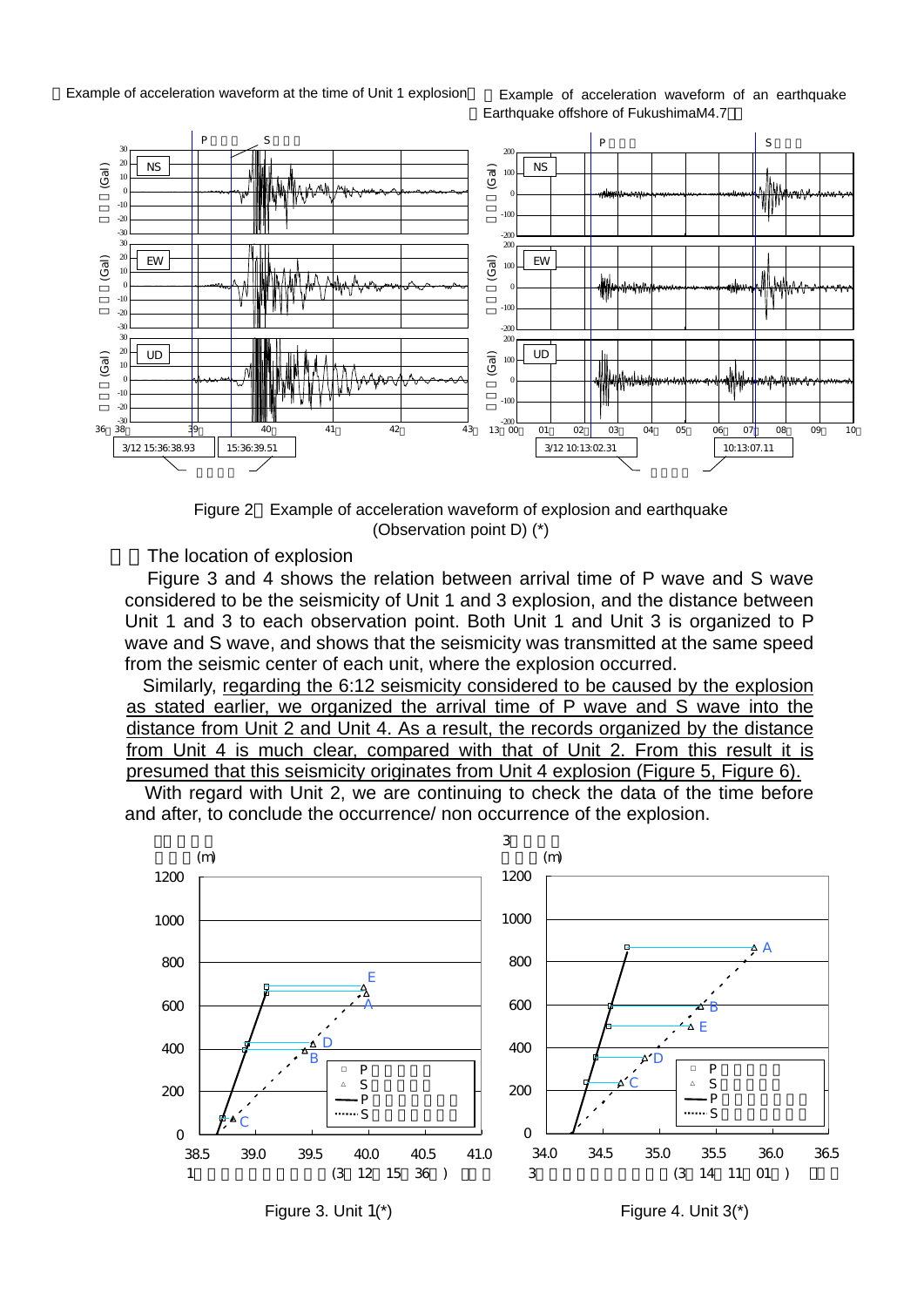

 Correlation chart of the arrival time of P wave and S wave of seismicity presumed to be created by the explosion, and the distance from each unit

(\*) The Japanese on the Figures are to be translated within several days.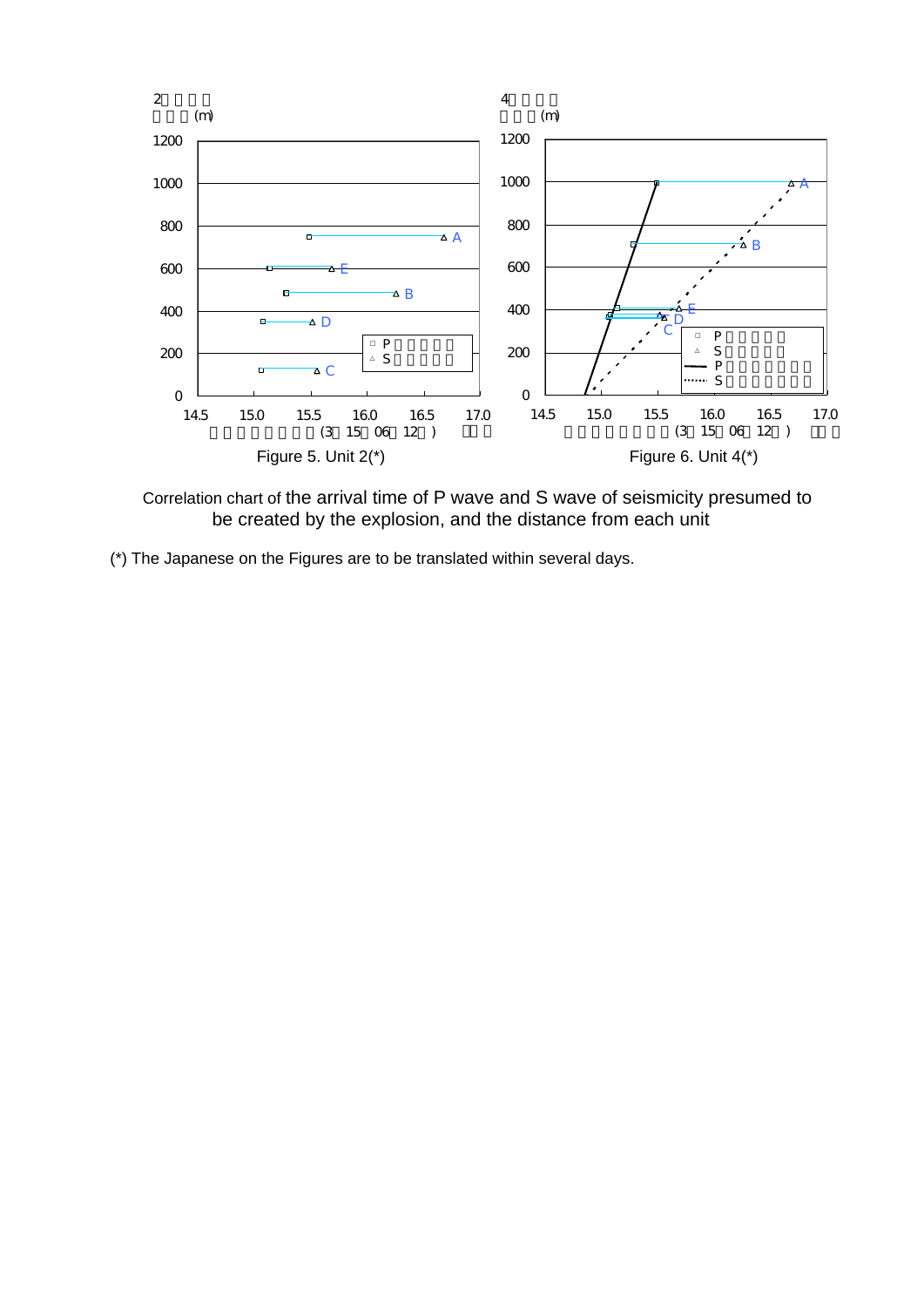Acceleration waveform at each observation point at the time of Unit 1 explosion  $(3:36 \text{ pm } 12^{\text{th}} \text{ May})$ 



Acceleration waveform at observation point E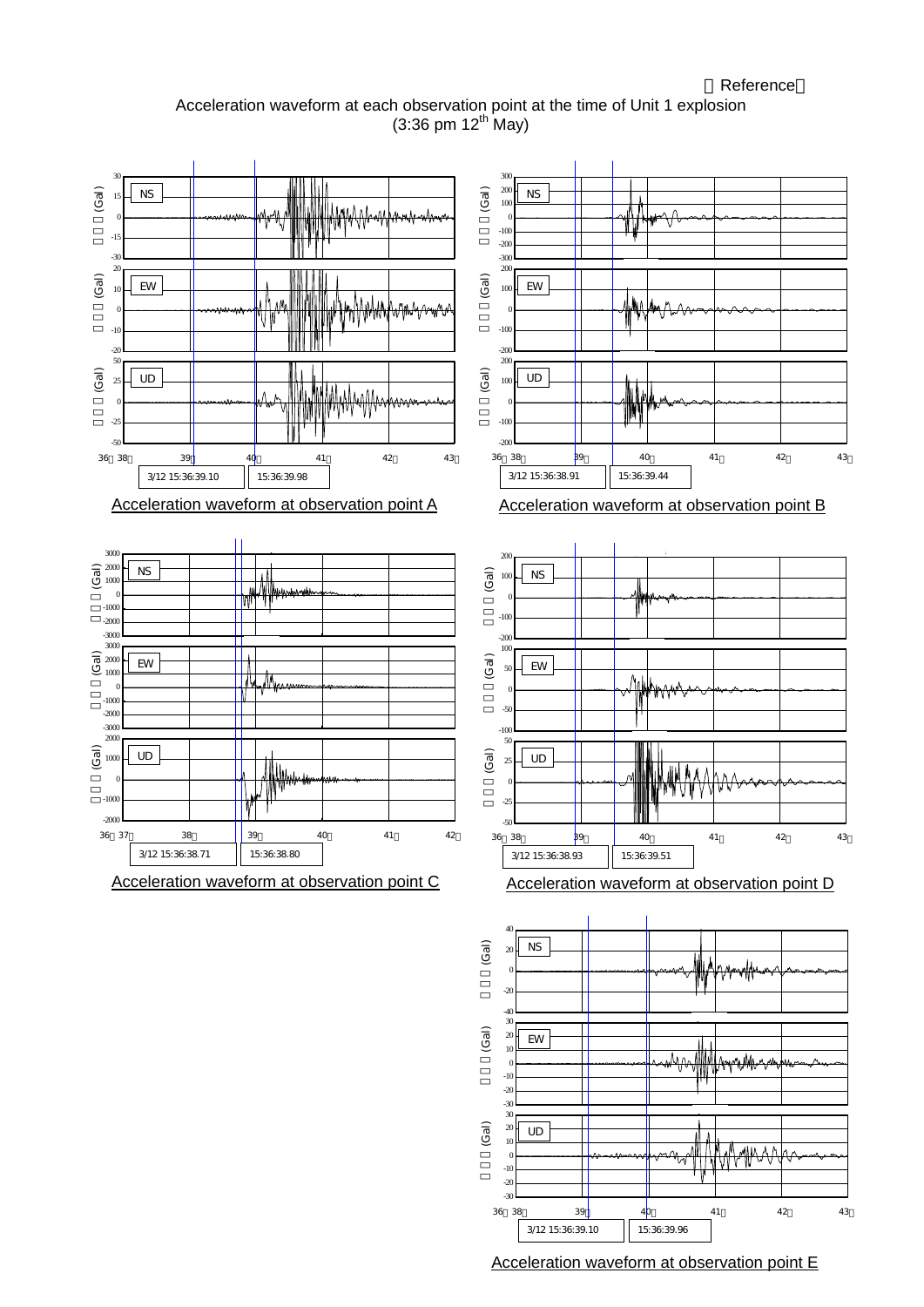Acceleration waveform at each observation point at the time of Unit 3 explosion  $(11:01$  am 14<sup>th</sup> May)